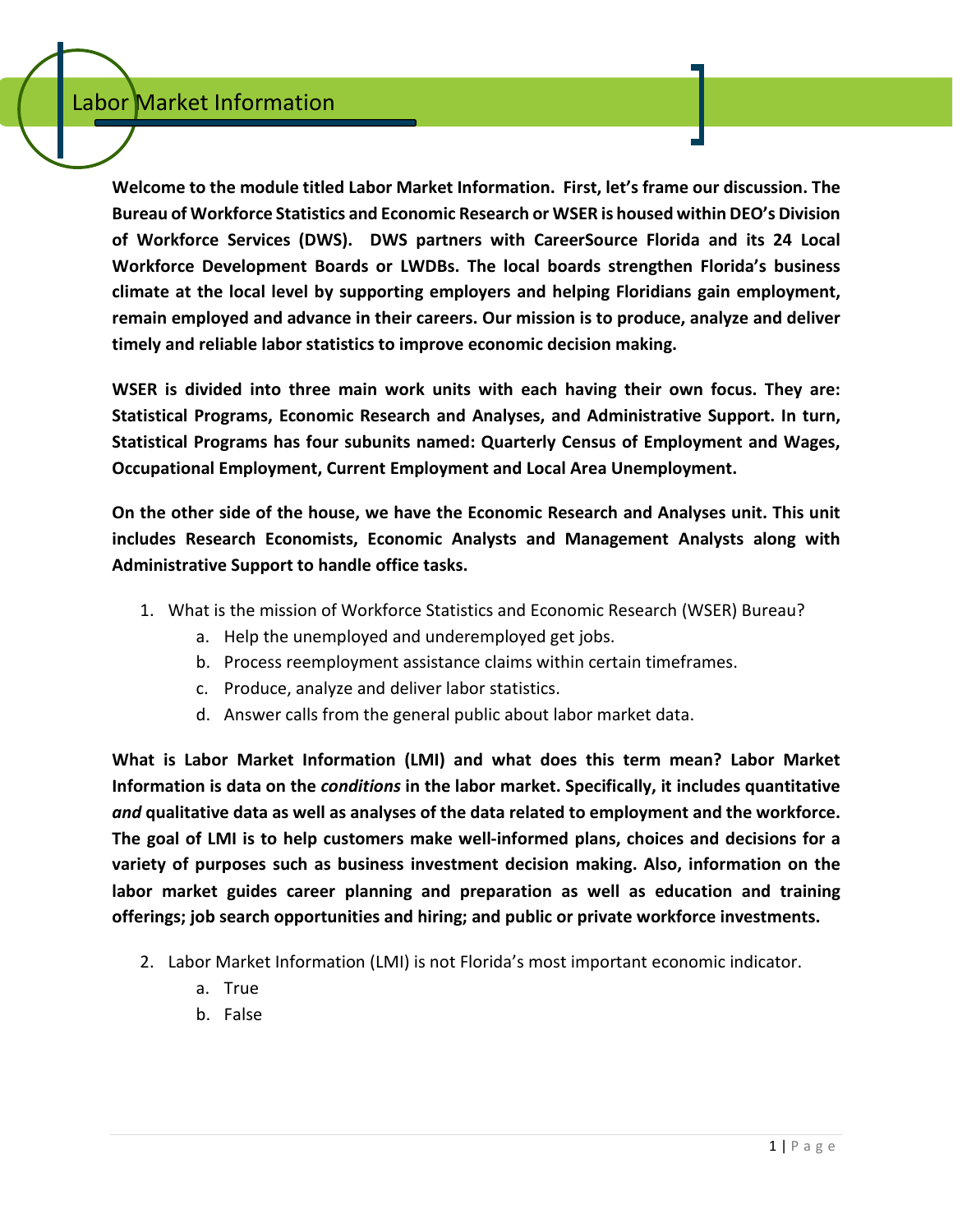**DEO's Workforce Statistics and Economic Research (WSER) Bureau is the only state entity that produces and is the original source of economic indicator data. Who wants this information? Many people want this data. Those individuals are:**

- **Workforce, economic development and education organizations**
- **Businesses**
- **Job seekers**
- **Education Planners and Career Counselors**
- **Teachers and Students**
- **Economists and Policymakers**
- **Federal Reserve**
- **Elected Officials**
- **Media**
- 3. What exactly is "labor market information?" How does this information help me?
	- a. Information about the number and type of construction permits issued by a government entity.
	- b. Number of businesses in a zip code that pay by the day, called 'day labor.'
	- c. Number of workers at a specific construction job site on a certain date.
	- d. Data on conditions in the labor market.

**WSER provides a variety of labor market, economic and demographic data, such as:**

- **Employment and Wages – to capture current employment, projections, and wages by industry and occupation, occupational profiles and career information.**
- **Economic Indicators - that track the Florida Price Level Index, Consumer Price Index, income and unemployment claims data.**
- **Population - which captures information on age, race, gender, income, veteran's status and education.**
- **Labor Force - data that reflects the labor force, which includes both employed and unemployed, employment, unemployment, and rates of unemployment.**

**Speaking of unemployment, the term "Unemployed" means that you are** *actively* **seeking work, which means you must, for example, continue to apply online for jobs, meet with career coaches and case managers at CareerSource career centers, and always pass out your résumé at job-networking events.**

**Important. The number of unemployed people does not mean the number of Unemployment Compensation claimants—now called Reemployment Assistance or RA. In fact, there will**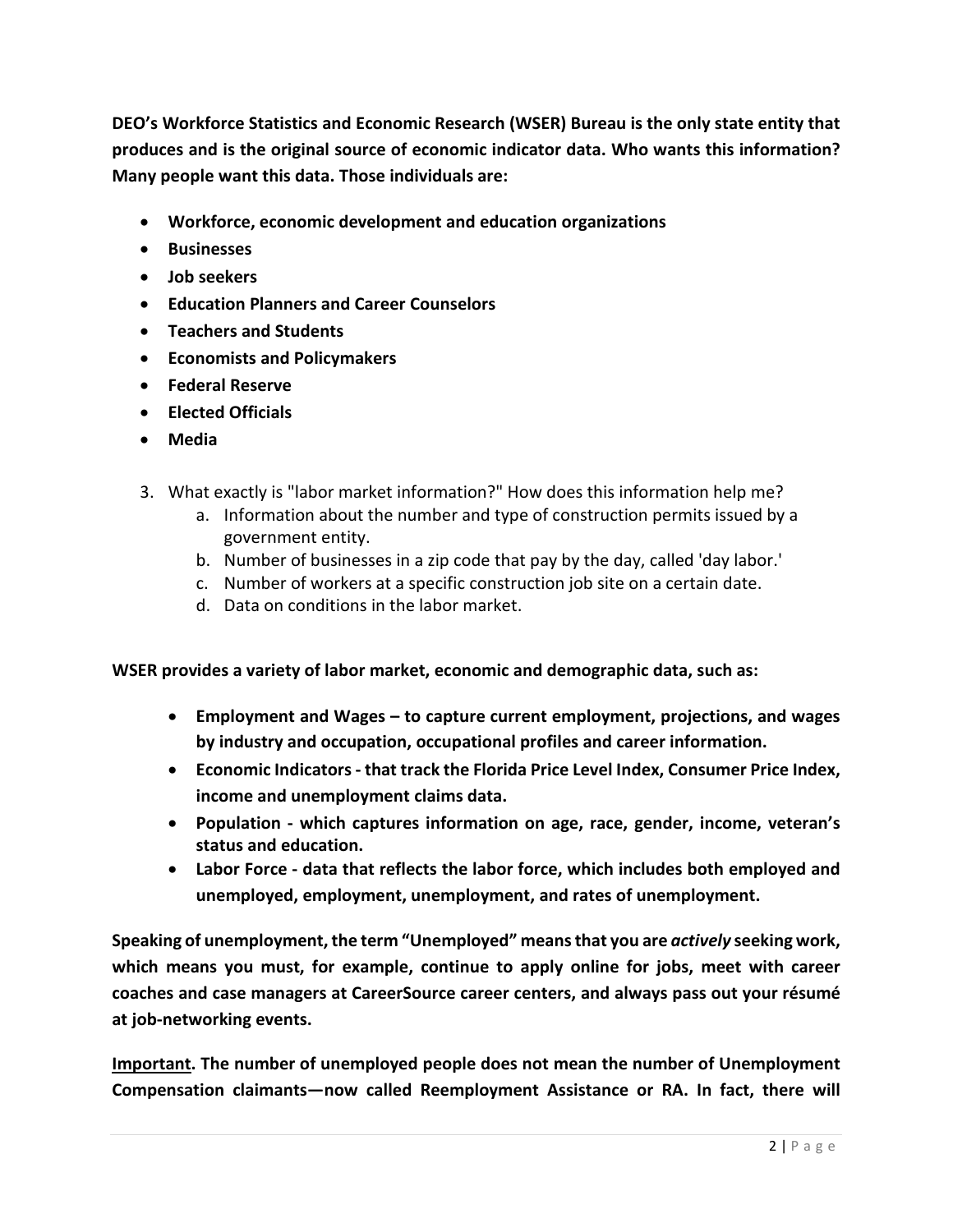**always be unemployed people than Reemployment Assistance (RA) claimants because some unemployed are not claiming RA because they've already maxed out their RA benefits or are otherwise not eligible.**

4. Only Reemployment Assistance (RA) claimants are counted as unemployed (True or Falsecircle one)

**As mentioned already, the Statistical Programs section manages four reports:**

**1. Quarterly Census of Employment and Wages (QCEW) - Employment and wages by industry based on all employers covered by Unemployment Insurance**

**2. Current Employment Statistics (CES) - Employment, hours and earnings by industry based on a sample of employers**

**3. Occupational Employment Statistics (OES) - Employment and wages by occupation based on a sample of employers**

**4. Local Area Unemployment Statistics (LAUS) - Labor force, employment, unemployment and unemployment rates based on a survey of households and a statistical model**

**Let's learn a little more about each report.** 

- **1. The Quarterly Census of Employment and Wages (QCEW) produces employment and wages by industry based on** *all* **employers covered by Unemployment Insurance. We:** 
	- · **Collect worksite data from Florida employers;**
	- · **Assign Industry and county codes to all Florida employers;**
	- · **Group data by place of work and measure jobs;**
	- · **Publish data six months from the end of the quarter;**
	- · **Revise annually the Quarterly employment and wage data;**
	- · **Publish data for Statewide, Metropolitan Statistical Areas, Metropolitan Divisions, counties and LWDB areas; and,**
	- · **Analyze data on industry job gains and losses, compare geographic performance, and provide knowledge of labor markets.**
	- · **The Current Employment Statistics (CES) produces employment, hours, and earnings** *by industry* **based on a sample of employers.**
- **2. The Current Employment Statistics (CES) produces employment, hours and earnings by industry based on sample of employers. For this report,** 
	- · **The U.S. Bureau of Labor Statistics (BLS) produces these estimates based on the survey responses.**
	- · **Each state reviews and edits their estimates made by BLS based on local knowledge.**
	- · **Data are by place of work and measure jobs.**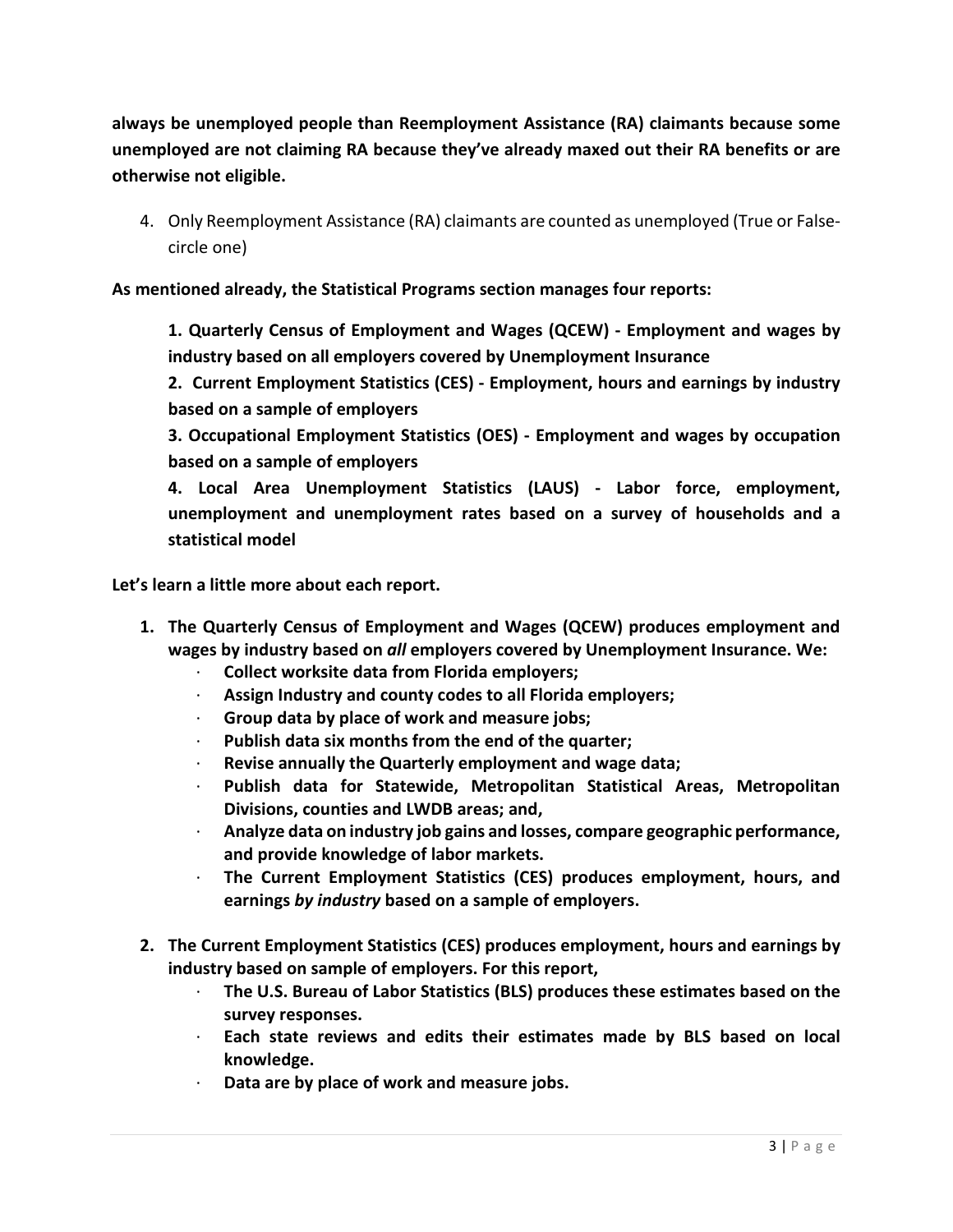- · **We publish data for Statewide, Metropolitan Statistical Areas (MSA), and Metropolitan Divisions.**
- Publish preliminary estimates 3 weeks after the reference month.
- · **Revise estimates the following month using additional survey data collected.**
- · **We benchmark estimates (or replace) annually using the Quarterly Census of Employment and Wages data.**
- · **As with the Quarterly Census in the previous slide, we use this data to analyze industry job gains and losses, compare geographic performance, provide knowledge of labor markets and make career decisions.**



Source: U.S. Department of Labor, Bureau of Labor Statistics, Current Employment Statistics Program. Prepared by: Florida Department of Economic Opportunity, Bureau of Workforce Statistics & Economic Research. Dec-2020 (not seasonally adjusted).

**This graph shows job growth trends over time from 1974 to current and compares Florida to the US. The time bands shaded in gray reflects the official recessionary periods. The chart shows how Florida and the nation track over time with both Florida and the US each having their own peaks and troughs (or highs and lows) in the business cycle. The years 1974 and 2007 have similar low points, while 2020 shows an even lower point.**

- **3. Next, the Occupational Employment Statistics (OES) produces employment and wages**  *by occupation* **based on a sample of employers for all full and part-time workers in nonfarm industries. For this report, we:**
	- · **Produce estimates by occupation and industry.**
	- · **Calculate staffing patterns (occupational employment distributions) for each occupation within each industry and area.**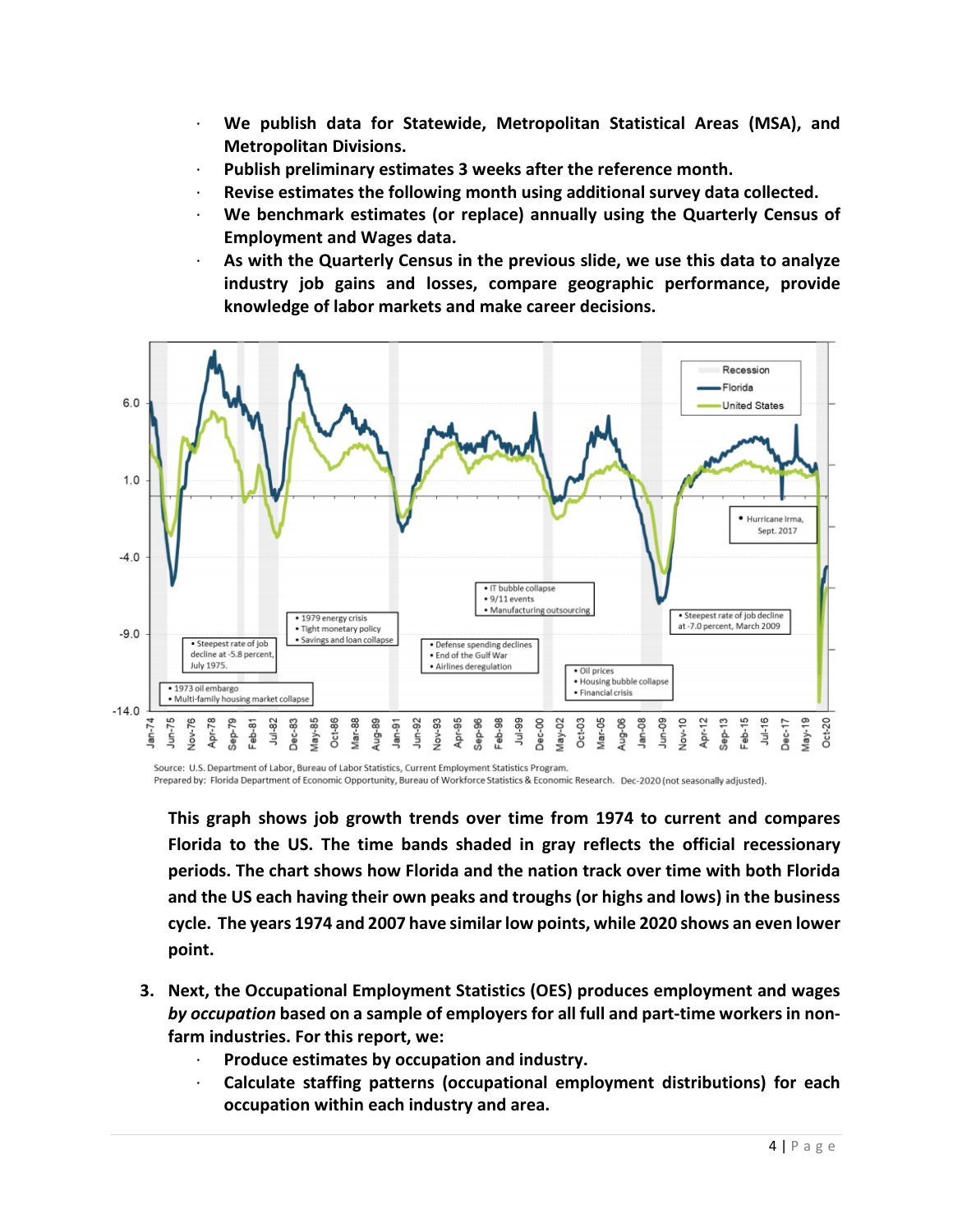- · **Input data for employment projections, Regional Occupational Demand Lists and Labor Supply Studies.**
- · **Publish data for Statewide, Metropolitan Statistical Area, large counties, and LWDB areas.**
- **4. The Local Area Unemployment Statistics (LAUS) unit produces labor force, employment, unemployment, and unemployment** *rates* **based on a survey of households using a statistical model. This report answers the questions:**
	- · **Who** *is* **our labor force?**
	- · **How many people in my area are unemployed?**
	- · **What is the labor force participation** *rate***?**

**For this report, we:** 

- Measure people—not jobs—based on residence, every month.
- · **The numbers can be presented on a statewide basis or divided by county, by Metropolitan Statistical Area, by LWDB and by cities with population of 25,000 or more.**



**The W.S.E.R. also makes employment projections. WSER:**

· **Produces projections of employment by industry and occupation based on a survey of employers and statistical models.**

· **Short-term projections are a two-year forecast of employment while long-term projections are an eight-year forecast of employment.**

· **Produce annually industry projections for statewide, LWDB areas, large counties, and Florida college regions.**

- · **Use Occupational Supply/Demand data to create better alignment of education and training offerings to meet the hiring demands of business, which is also used to determine available labor supply to support business recruitment and provide information on jobs in demand now and in the future.**
- 5. Data can be compared by state, Metropolitan Statistical Area (MSA), county or city with a population of each or more.
	- a. 25,000
	- b. 20,000
	- c. 15,000
	- d. 10,000

**We also produce the Skills Gaps and Job Vacancy Survey, which offers an insight into the real decisions employers face when confronted with today's challenging and rapidly changing workforce environment. We:**

- · **Collect data statewide and in each of the 24 LWDBs in Florida,**
- Link skills gaps to the current hiring by employers based on past hiring and **training experience.**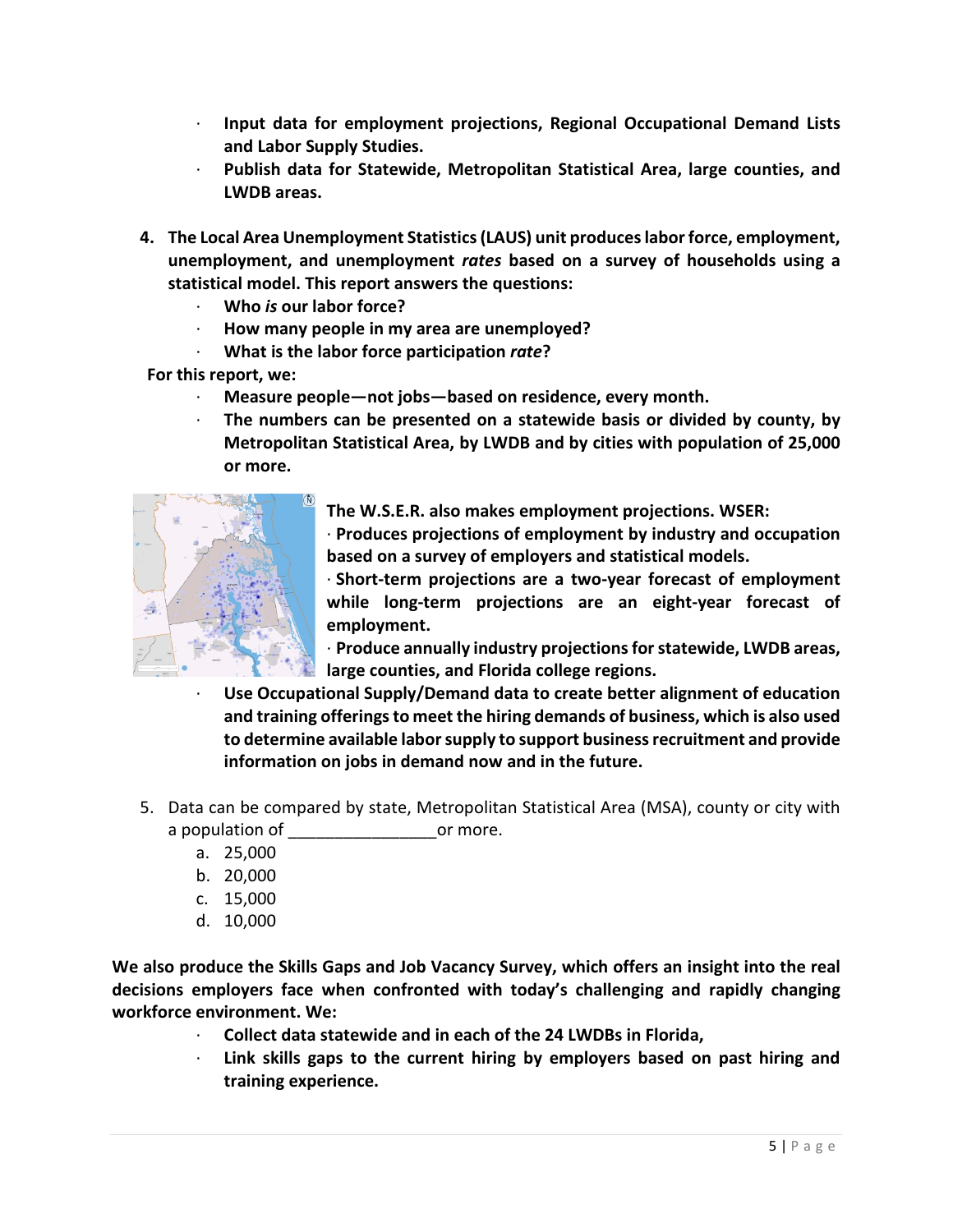· **Use the study results to develop tools and strategies based on gap mitigation findings that promote gap mitigation and retention among employers struggling with retention issues.** 

**WSER tell us what types of jobs are in high demand. This chart lists the type of job—called Occupational Title—and the number of people hired for those jobs. In other words, who is hiring for what jobs at what wage and education level?**

|                |                    |                                                                       | Statewide          |                    |                      | $\mathbf{i}$                    | i.                     | $\mathbf{i}$     |                          |                                  |
|----------------|--------------------|-----------------------------------------------------------------------|--------------------|--------------------|----------------------|---------------------------------|------------------------|------------------|--------------------------|----------------------------------|
| Rank           | Occupation<br>Code | Occupation Title                                                      | 2019<br>Employment | 2027<br>Employment | Employment<br>Growth | Employment<br>Percent<br>Growth | *Total Job<br>Openings | **Median<br>Wage | FL<br>Education<br>Level | <b>BLS</b><br>Education<br>Level |
| 1              | 353021             | Combined Food Preparation and Serving<br>Workers, Including Fast Food | 244.484            | 289,520            | 45,036               | 18.4%                           | 431.996                | \$9.42           | NR                       | <b>NR</b>                        |
| $\overline{2}$ | 291141             | <b>Registered Nurses</b>                                              | 198.145            | 225,537            | 27,392               | 13.8%                           | 112,755                | \$30.96          | A                        | в                                |
| 3              | 353031             | Waiters and Waitresses                                                | 231.995            | 257.738            | 25.743               | 11.1%                           | 392.905                | \$9.43           | NR.                      | <b>NR</b>                        |
| 4              | 412031             | <b>Retail Salespersons</b>                                            | 348,956            | 369.725            | 20.769               | 6.0%                            | 430.906                | \$11.02          | HS                       | <b>NR</b>                        |
| 5              | 434051             | <b>Customer Service Representatives</b>                               | 252,558            | 271.320            | 18.762               | 7.4%                            | 283.090                | \$15.03          | PS                       | HS                               |
| $6\phantom{1}$ | 372011             | Janitors and Cleaners, Except Maids and<br>Housekeeping Cleaners      | 135,713            | 152.601            | 16,888               | 12.4%                           | 164.516                | \$11.12          | <b>NR</b>                | <b>NR</b>                        |
| $\overline{7}$ | 352014             | Cooks, Restaurant                                                     | 108,481            | 124.741            | 16.260               | 15.0%                           | 145.549                | \$12.96          | PS                       | <b>NR</b>                        |
| 8              | 373011             | Landscaping and Groundskeeping Workers                                | 116,409            | 131.886            | 15.477               | 13.3%                           | 132.802                | \$12.43          | <b>NR</b>                | <b>NR</b>                        |
| 9              | 319092             | <b>Medical Assistants</b>                                             | 56.389             | 70.758             | 14.369               | 25.5%                           | 67.928                 | \$15.47          | PS                       | PS                               |
| 10             | 537062             | Laborers and Freight, Stock, and Material<br>Movers, Hand             | 142.780            | 156.492            | 13.712               | 9.6%                            | 175,367                | \$12.64          | <b>NR</b>                | <b>NR</b>                        |

- 4. Education and training are two factors that lead to lower unemployment rates and higher wages for workers.
	- a. True
	- b. False

**The Florida Online Job Demand tool delivers data produced by Help Wanted OnLine (HWOL) to measure real-time labor demand captured through online job ads. Features allow users to explore the top jobs, including Science, Technology, Engineering and Math (STEM)-related occupations, that are in demand across the state. The WSER Cheat Sheet provides an overview of the different workforce statistics available while highlighting the similarities and differences between the sources.**